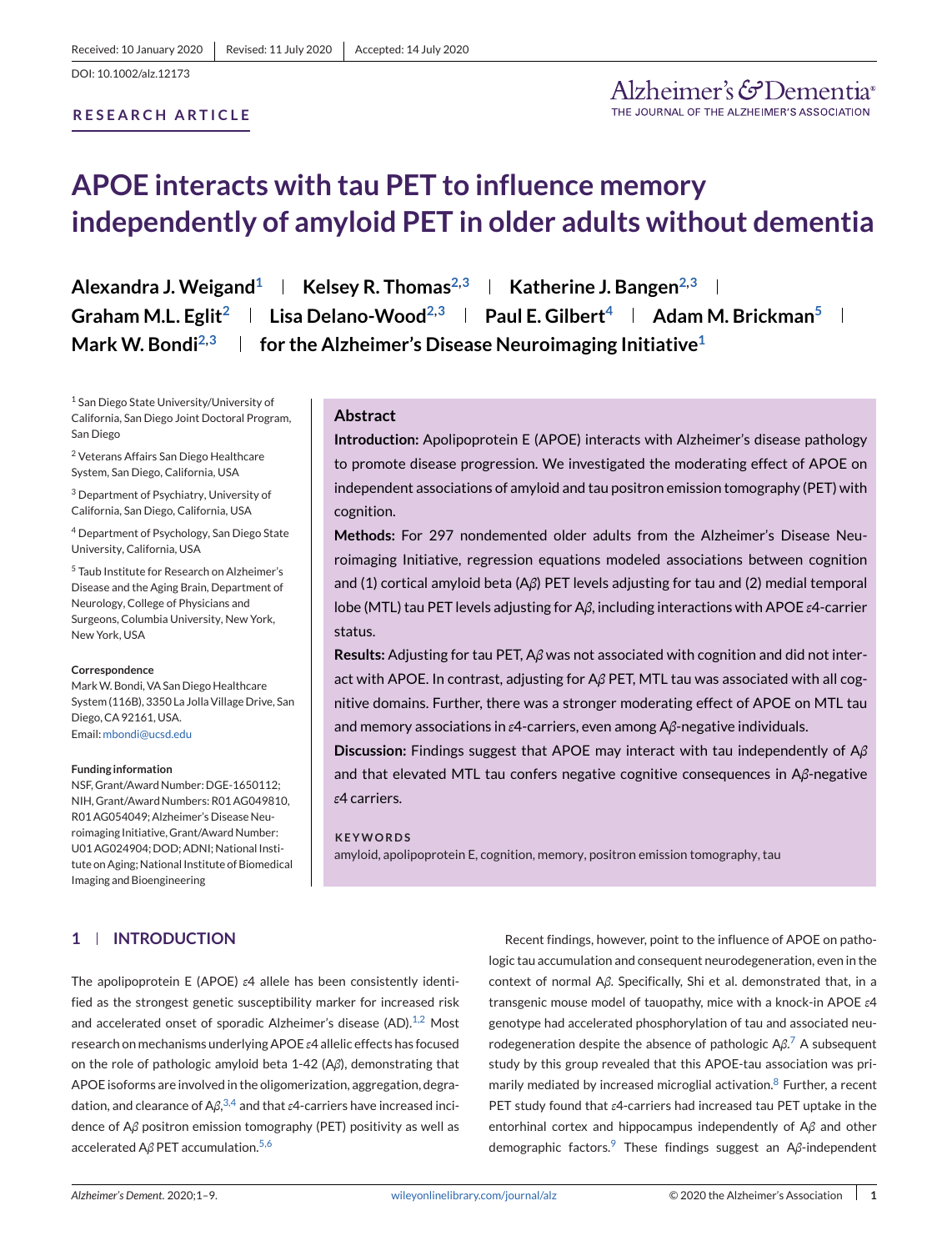INAL OF THE ALZHEIMER'S ASSOCIATION

pathway by which APOE genotype acts upon tau pathology to promote neuronal and cognitive dysfunction. Although inflammatory mechanisms appear to have a primary role in this APOE–tau association, possibly by increasing cytokine-induced phosphorylation of healthy tau monomers,[10](#page-7-0) other mechanisms including cerebrovascular alterations and gliotransmitter dysfunction may also be at play.  $11,12$ 

Although animal studies implicate APOE *ε*4 genotype in the patho-logic role of tau independently of Aβ,<sup>[7,13](#page-7-0)</sup> there is a paucity of analogous research investigating APOE-related effects on human biomarkers of tau independently of one's A*β* level. Specifically, studies investigating APOE, tau PET, and their interactive effects on cognition in A*β* negative (A–) individuals are notably lacking. Given this gap in the literature, we independently assessed associations between cognitive performance and (1) cortical A*β* PET controlling for medial temporal lobe (MTL) tau PET, and (2) MTL tau PET controlling for cortical A*β* PET, including interactions with APOE *ε*4 status. For any observed interaction between PET and *ε*4 status, we also ran stratified followup analyses assessing these interactions separately among individuals with negativity and positivity for the other pathology (eg, tau by APOE interaction on cognition separately in A*β* positive [A+] and A– individuals). Both linear and quadratic effects of A*β* and tau were examined a priori given the possible threshold effect of these pathologies, as demonstrated by previous non-linear associations of A*β*, tau, and APOE biomarkers with brain metabolism<sup>[14](#page-7-0)</sup> and cognition,  $15,16$  as well as the non-linear dynamic trajectories of these pathologic and cognitive markers.[17](#page-7-0) We hypothesized that presence of an APOE *ε*4 allele would have a deleterious moderating effect on the association between tau and cognition independent of A*β* PET level and regardless of A*β* positivity status.

# **2 METHODS**

#### **2.1 Participants**

Data were obtained from the Alzheimer's Disease Neuroimaging Initiative (ADNI) database (adni.loni.usc.edu). The ADNI was launched in 2003 as a public–private partnership. The primary goal of ADNI has been to test whether serial magnetic resonance imaging, PET, other biological markers, and clinical and neuropsychological assessment can be combined to measure the progression of mild cognitive impairment (MCI) and early AD. This research was approved by the Institutional Review Boards of all participating sites, and written informed consent was obtained for all study participants. Two-hundred ninety-seven articipants without dementia ( $n = 209$  cognitively normal [CN];  $n = 88$ with MCI) from ADNI were selected based on the availability of tau and A*β* PET data acquired within 12 months of each other, as well as APOE genotype data.

### **3 PET processing**

Processing methods for ADNI Aβ PET (<sup>18</sup>F-AV-45, florbetapir) and tau PET ( $^{18}$ F-AV-1451, flortaucipir) have been previously described

#### **HIGHLIGHTS**

- ∙ Tau positron emission tomography (PET) is associated with multiple domains of cognition independently of amyloid.
- ∙ Amyloid PET is not associated with any cognitive domains independently of tau.
- ∙ Apolipoprotein E (APOE) *ε*4 strengthens tau PET associations with memory independently of amyloid.
- ∙ APOE *ε*4 genotype and tau interactions persist among amyloid negative individuals.

#### **RESEARCH IN CONTEXT**

- 1. **Systematic review**: A literature review was conducted using traditional sources (eg, PubMed). Although existing research has not focused on the relationship between tau and apolipoprotein E (APOE) genotype independently of amyloid, there are a number of studies examining this independent relationship in animal models, as well as tau positron emission tomography (PET) more generally in the context of Alzheimer's disease (AD), which have been cited.
- 2. **Interpretation**: Our results indicated that tau PET was most strongly associated with memory in APOE *ε*4 carriers independently of amyloid beta (A*β*) PET level, and these effects persisted even among A*β*-negative individuals. These findings suggest that tau pathology may have a primary deleterious role on cognition within the AD prodrome.
- 3. **Future directions**: Our findings warrant future studies that (1) replicate the current analyses in a more demographically diverse sample; (2) examine alternative genetic risk factors, including AD polygenic risk, on PETcognition associations; and (3) identify other polypathologic (eg, TDP-43) interactions with APOE.

elsewhere.[18,19](#page-7-0) Based on extant processing recommendations, regional standardized uptake values (SUVs) were intensity normal-ized using the whole cerebellum<sup>[18,20](#page-7-0)</sup> (Aβ PET) or inferior cerebellar gray<sup>19,21</sup> (tau PET) to create SUV ratios (SUVRs). Tau PET data were partial volume corrected using the geometric transfer method. $^{22}$  $^{22}$  $^{22}$  For A*β* PET, a cortical summary measure was created by averaging across FreeSurfer-derived frontal, cingulate, lateral parietal, and lateral temporal regions of interest to capture early vulnerable regions for Aβ deposition.<sup>[18](#page-7-0)</sup> For tau PET, a Braak stage I/II composite region was created by averaging across FreeSurfer-derived hippocampal and entorhinal regions of interest to recapitulate tau progression in early Braak stages.[19,21](#page-7-0)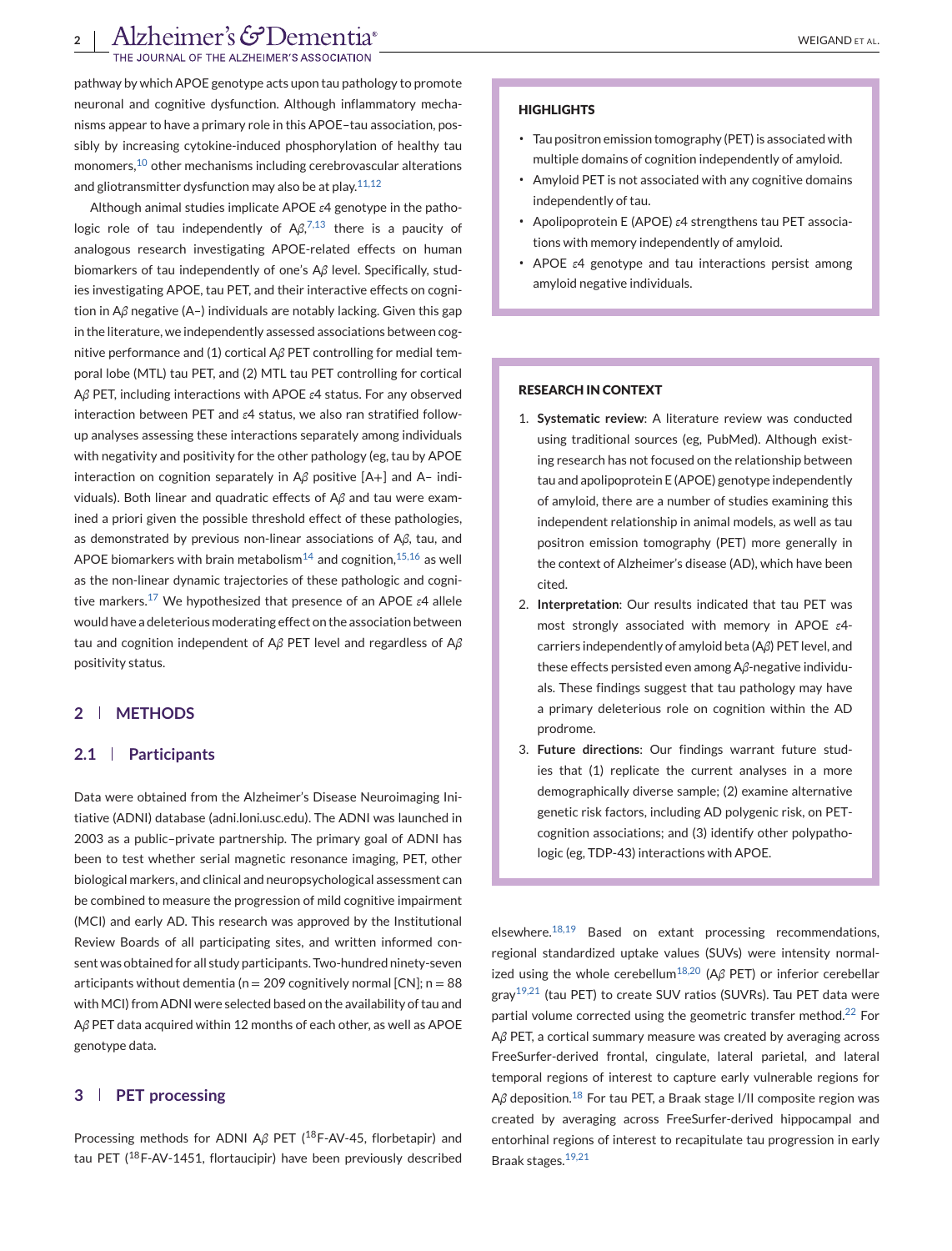Although previous work has determined positivity thresholds via differing methods,  $23-25$  positivity thresholds in this study were derived using conditional inference decision tree regression with the ctree() function from the party package in R [\(https://cran.r-project.org/\)](https://cran.r-project.org/) in order to: (1) remain consistent with prior derivations of tau PET thresholds in ADNI; $^{21,26}$  (2) maintain comparable methods in the derivation of optimal thresholds for both A*β* and tau; and (3) independently derive thresholds for A*β* and tau, rather than determining thresholds for one based on discrimination of the other biomarker.[23-25](#page-7-0) Thresholding methods have been described in detail elsewhere.[27](#page-7-0) Briefly, thresholds were determined using binary classification of individual SUVRs based on global cognitive function. A larger sample of individuals ( $n = 523$ ) spanning all diagnostic categories (ie, CN, MCI, dementia) with tau PET data and a subset with Aβ PET data (n = 350) were included for threshold derivation. A threshold of SUVR > 1.14 was determined for cortical A*β* positivity (A+/A–), which is generally consistent with other com-monly used Aβ thresholds (>1.11).<sup>[18,28](#page-7-0)</sup> For tau PET, thresholds were first determined for higher Braak composite stages (ie, >1.96 for stage V/VI and >1.51 for stage III/IV), with individuals surpassing the positivity threshold for higher stages iteratively removed during derivation of lower-stage thresholds, as described elsewhere.<sup>[26,27](#page-7-0)</sup> Ultimately, a threshold of SUVR > 1.18 was determined for tau Braak I/II (ie, MTL) positivity (T+/T–), largely consistent with a previously derived threshold using similar methods  $(>1.13).^{21}$  $(>1.13).^{21}$  $(>1.13).^{21}$ 

#### **4 Cognitive testing**

Participants underwent neuropsychological testing that included measures from the following domains: attention/executive function (Trail-Making Test Parts A and B); language (confrontation naming [ie, Boston Naming Test or Multilingual Naming Test] and animal fluency); and memory (Wechsler Memory Scale–Revised Logical Memory Story A Immediate and Delayed Recall). All raw scores were converted to zscores based on predicted values from regression equations adjusting for age, sex, and education derived within a robust normal control group (ie, CN throughout their duration in ADNI) based on the entire ADNI sample. Z-scores were then averaged within domains to create attention/executive, language, and memory composites. Trail-Making Test Parts A and B were reverse coded such that higher scores indicate better performance.

MCI was diagnosed using actuarial neuropsychological criteria.<sup>[29,30](#page-8-0)</sup> Participants were diagnosed with MCI if they (1) had two impaired scores in one cognitive domain or (2) had one impaired score across all three cognitive domains. We combined CN participants and participants with MCI given that we were interested in the association between biological and cognitive changes along the prodromal AD continuum, to increase the range of observed cognitive scores, and to retain statistical power for models assessing interactive and polynomial effects. However, we have included sensitivity analyses split by cognitive diagnosis in Tables S6–S10 in supporting information.

## **5 APOE genotyping**

All participants had APOE *ε*4 genotyping data available.*ε*4-carriers and non-carriers were determined based on presence of at least one *ε*4 allele. Of the 297 participants overall, 99 (33%) were categorized as *ε*4 carriers (heterozygotes  $n = 82$ ; homozygotes  $n = 17$ ) and 198 (67%) as non-carriers. Notably, one participant had an *ε*2/*ε*4 genotype. This individual was classified as an *ε*4-carrier given recent evidence that individuals with this genotype have a three-fold increased risk for AD and higher amyloid load relative to *ε*3/*ε*3 individuals.[31](#page-8-0)

#### **6 Statistical analyses**

Cognitive domain z-scores were shifted to a positive scale and Box-Cox transformed to improve normality. Tau PET SUVRs were also Box-Cox transformed to improve normality. Figures depict untransformed values to facilitate interpretation. Chi-squared tests and *t* tests assessed for differences in demographic variables, PET values, and cognitive composite scores between *ε*4-carriers and non-carriers and between CN and MCI groups. Regression equations predicted demographically adjusted and Box-Cox transformed cognitive z-scores as a function of cortical A*β* PET SUVRs while controlling for MTL tau PET SUVRs (model 1) and MTL tau PET SUVRs while controlling for cortical A*β* PET SUVRs (model 2). Both models included linear and quadratic SUVRof-interest main effects controlling for APOE *ε*4 status and, in separate models, interactions with APOE *ε*4 status. For any statistically significant linear or quadratic interactions, follow-up analyses examined these interactions stratified by PET positivity (eg, tau PET and *ε*4 interactions separately for A– and A+ individuals). All analyses and figures were generated in R version 3.5.0 [\(https://cran.r-project.org/\)](https://cran.r-project.org/) using the following packages: QuantPsyc, dplyr, psych, sjPlot, olsrr, ggplot2.

### **7 Role of the funding source**

Study sponsors had no role in the analysis or interpretation of data, writing of the manuscript, nor in the decision to submit this manuscript for publication. Data collection and sharing for this project was funded by the ADNI (National Institutes of Health Grant U01 AG024904) and DOD ADNI (Department of Defense award number W81XWH-12-2- 0012). As such, the investigators within the ADNI contributed to the design and implementation of ADNI and/or provided data but did not participate in analysis or writing of this report.

# **8 RESULTS**

### **8.1 Sample characteristics**

Group differences in demographic, PET, and cognitive variables between *ε*4-carriers and non-carriers are presented in Table [1.](#page-3-0)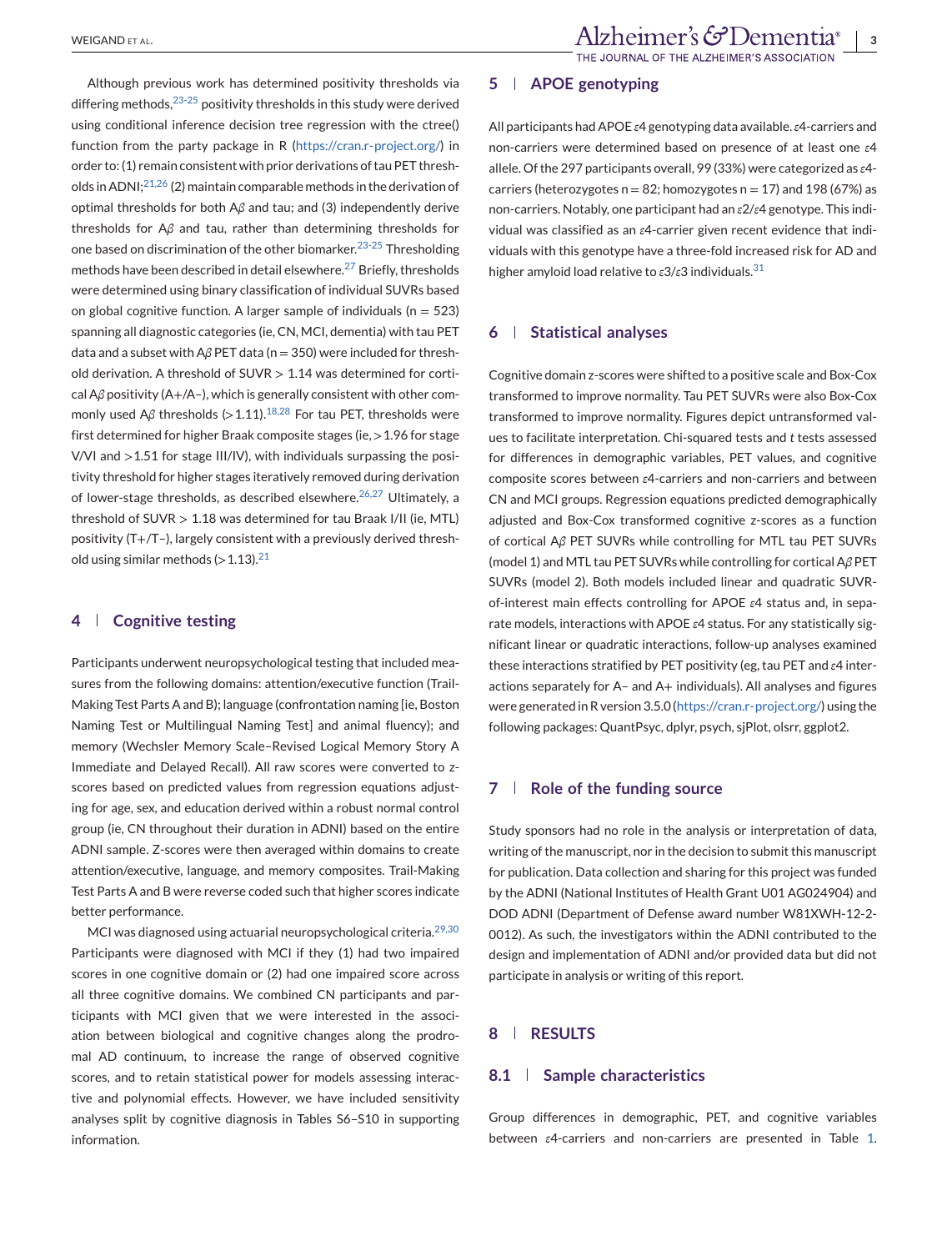# <span id="page-3-0"></span>Alzheimer's G<sup>D</sup>ementia<sup>®</sup>

RNAL OF THE ALZHEIMER'S ASSOCIATION

#### **TABLE 1** Apolipoprotein E *ε*4-carrier and non-carrier group differences in demographic and PET variables

|                                     | $\epsilon$ 4 carriers<br>$(n = 99)$ | Non-carriers<br>$(n = 198)$ | <b>Test</b><br>statistic | <b>P</b> value |
|-------------------------------------|-------------------------------------|-----------------------------|--------------------------|----------------|
| Age (mean[SE])                      | 74.28 (.72)                         | 76.50 (.52)                 | $t = 2.50$               | $P = .01$      |
| Sex (% female)                      | 53.5% female                        | 46.5% female                | $\chi^2 = 1.05$          | $P = .30$      |
| Education (mean[SE])                | 16.51(.27)                          | 16.83(.17)                  | $t = 1.05$               | $P = .29$      |
| $A\beta$ status (% A+)              | $50.5%$ A+                          | $23.7\%$ A+                 | $\chi$ 2 = 20.30         | P < .001       |
| Tau status $(\% T+)$                | $72.7\%$ T+                         | $71.7\%$ T+                 | $\chi^2 = .002$          | $P = .96$      |
| Cortical amyloid SUVR<br>(mean[SE]) | 1.21(.02)                           | 1.09(0.01)                  | $t = 5.07$               | P < .001       |
| MTL tau SUVR (mean[SE])             | 1.39(0.03)                          | 1.32(0.02)                  | $t = 2.13$               | $P = .03$      |
| Attention/executive (mean[SE])      | $-.45(.13)$                         | $-.25(.08)$                 | $t = 1.37$               | $P = 0.17$     |
| Language (mean[SE])                 | $-.46(.14)$                         | $-.38(.09)$                 | $t = .49$                | $P = .62$      |
| Memory (mean[SE])                   | $-.65(.14)$                         | $-.43(.08)$                 | $t = 1.41$               | $P = 0.16$     |

Abbreviations: A*β*, amyloid beta; MTL, medial temporal lobe; PET, positron emission tomography; SE, standard error; SUVR, standard uptake value ratio.

**TABLE 2** Diagnostic (cognitively normal versus mild cognitive impairment) group differences in demographic characteristics, cognition, and PET measures

|                                     | Cognitively<br>normal<br>$(n = 209)$ | Mild cognitive<br>impairment<br>$(n = 88)$ | <b>Test</b><br>statistic | <b>P</b> value |
|-------------------------------------|--------------------------------------|--------------------------------------------|--------------------------|----------------|
| Age (mean[SE])                      | 75.07 (.49)                          | 77.04 (.80)                                | $t = 22.14$              | $P = .03$      |
| Sex (% female)                      | 51.4% female                         | 43.8% female                               | $\chi^2 = 1.16$          | $P = .28$      |
| Education (mean[SE])                | 16.92(.17)                           | 16.16(.29)                                 | $t = 2.40$               | $P = .02$      |
| APOE status (% $e4+$ )              | $29.2% e4+$                          | $43.2% e4+$                                | $\chi^2 = 4.85$          | $P = .03$      |
| $A\beta$ status (% A+)              | $26.4% A +$                          | $48.3% A +$                                | $\chi^2 = 12.65$         | P < .001       |
| Tau status $(\% T+)$                | $68.3\%$ T+                          | 79.8% T+                                   | $\chi^2 = 3.46$          | $P = 0.06$     |
| Cortical amyloid SUVR<br>(mean[SE]) | 1.11(.01)                            | 1.18(0.02)                                 | $t = 2.57$               | $P = .01$      |
| MTL tau SUVR (mean[SE])             | 1.28(0.01)                           | 1.49(0.04)                                 | $t = 6.31$               | P < .001       |
| Attention/executive (mean[SE])      | .01(.05)                             | $-1.08(0.17)$                              | $t = 8.11$               | P < .001       |
| Language (mean[SE])                 | $-.10(.08)$                          | $-1.11(.14)$                               | $t = 6.29$               | P < .001       |
| Memory (mean[SE])                   | $-.05(.06)$                          | $-1.56(0.13)$                              | $t = 11.44$              | P < .001       |

Abbreviations: A*β*, amyloid beta; APOE, apolipoprotein E; MTL, medial temporal lobe; PET, positron emission tomography; SE, standard error; SUVR, standard uptake value ratio.

Participants' sex distribution and years of education did not differ between carriers and non-carriers, but*ε*4-carriers were younger. APOE *ε*4-carriers had a higher average cortical A*β* SUVR and a higher proportion of A+ individuals relative to non-carriers. Further, *ε*4-carriers had a higher average MTL tau SUVR relative to non-carriers. APOE *ε*4 carriers and non-carriers did not differ on average scores in any cognitive domain. Group differences in these variables between CN and MCI participants can be found in Table 2. Notably, MCI participants were older, had lower education, higher proportions of A+ and *ε*4+ individuals, higher amyloid and tau SUVRs, and poorer cognitive scores across all domains. Across the entire sample, cortical amyloid and MTL tau PET were correlated at *r* = .29, *P* < .001. Figure [1](#page-4-0) depicts distributions

of amyloid (1A) and tau (1B) PET SUVRs split by tau and amyloid positivity, respectively.

# **8.2 APOE by A***β* **interaction on cognition**

In models adjusting for MTL tau PET SUVR and *ε*4 status, there was no linear or quadratic main effect of A*β* on cognitive performance in any domain (all *ts <*  $|1.44|$ , *Ps > .15*; see Table S1A-C and Figure S1 in supporting information). Notably, when tau was removed from the model, A*β* was significantly linearly associated with attention/executive (*P* = .003) and memory domains (*P* = .04). Further, no moderating effect of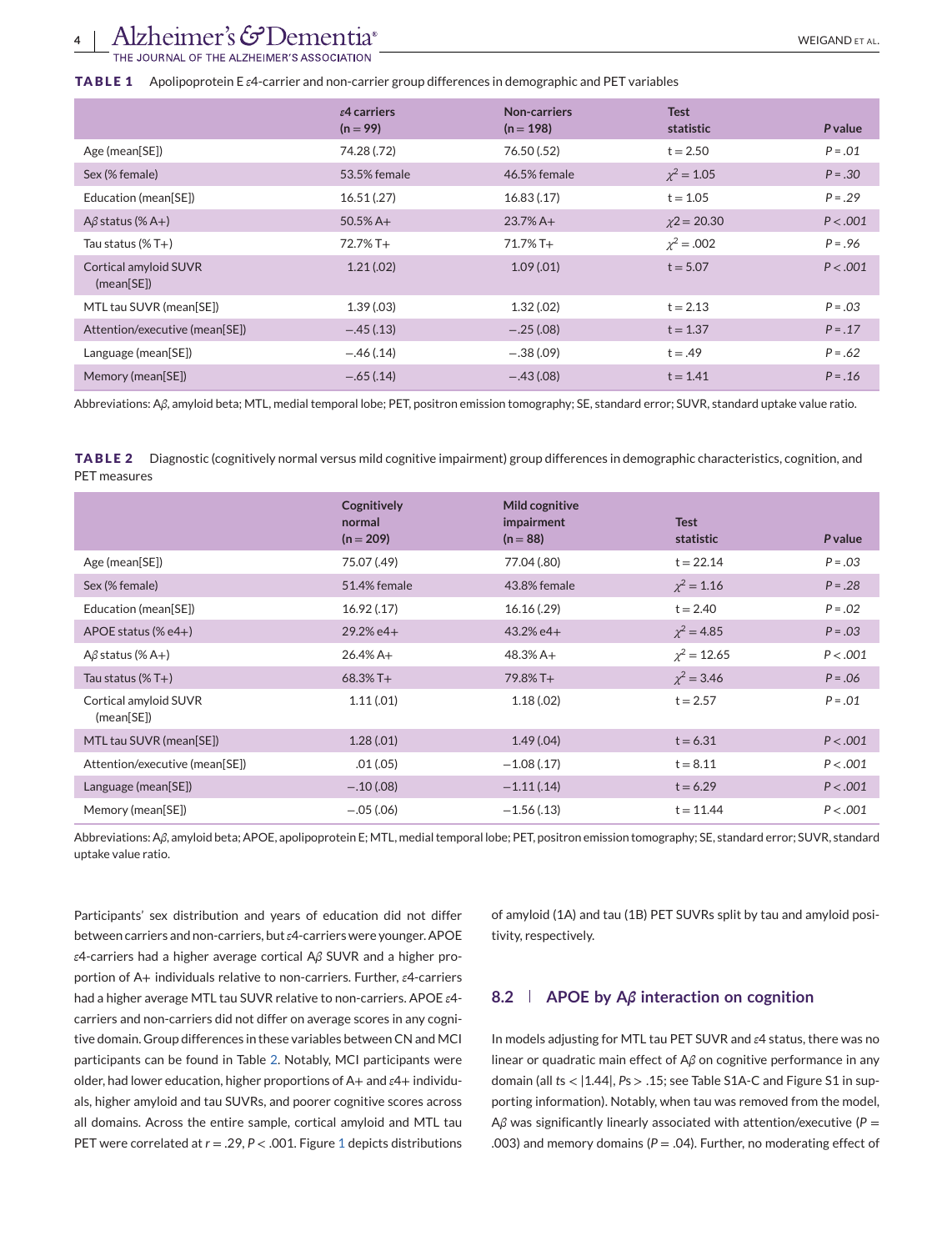<span id="page-4-0"></span>

**FIGURE 1** Amyloid and tau positron emission tomography (PET) distributions. Raincloud plots depicting standard uptake value ratio distributional properties for cortical amyloid PET split by tau positivity (A) and medial temporal lobe tau PET split by amyloid positivity (B)

*ε*4 status was observed for linear or quadratic associations between cortical A*β* and any cognitive domain (all*t*s < |1.23|, *P*s > .21) while controlling for tau (see Table S3A-C in supporting information). All interactions remained non-significant when tau was removed from the model.

#### **8.3 APOE by tau interaction on cognition**

In models adjusting for cortical A*β* PET SUVR and *ε*4 status, there was a linear main effect of tau for attention/executive performance (*β* = −3.55, *t* = −3.47, *P* = .001) such that higher tau was associated with poorer attention/executive function (see Table S2A and Figure S2 in supporting information). There was also a quadratic main effect of tau for language ( $\beta = -3.33$ ,  $t = -3.46$ ,  $P = .001$ ) and memory ( $\beta = -2.31$ ,  $t =$ −2.45, *P* = .02) such that higher tau was associated with worse performance and this negative association was disproportionately stronger at higher levels of tau (see Table S2B and S2C, respectively, and Figure S2). Further, a moderating effect of *ε*4 status was observed for the association between quadratic tau and memory  $(\beta = -7.35, t = -3.54,$ *P* < .001) such that *ε*4-carriers exhibited a disproportionately stronger negative association between tau and memory at higher levels of tau (see Figure 2 and Table S4C in supporting information). An examination of main effects revealed that there was a significant linear association between tau and memory for non-carriers  $(P = .002)$  and a highly significant quadratic association between tau and memory for *ε*4-carriers (*P* < .001). Notably, the moderating effect of*ε*4 status on quadratic MTL tau-memory associations was upheld even among individuals who had not yet reached Braak stage III/IV (*β* = −6.34, *t* = 2.91, *P* = .004). There were no moderating effects of *ε*4 status for the associations between tau and language or attention/executive function (all *t*s < |1.59|, *P*s > .11; see Table S4A and S4B in supporting information).

Follow-up stratified analyses were conducted for the interaction between *ε*4 status and MTL tau on memory to examine the effects sep-



**FIGURE 2** Apolipoprotein E *ε*4, tau positron emission tomography (PET), and memory. Quadratic moderating effect of *ε*4-carrier status on the association between medial temporal lobe tau and memory performance

arately for A– and A+ individuals. Among A+ individuals, a moderating effect of *ε*4 status on linear tau and memory was observed (*β* = −4.02, *t* = −2.19, *P* = .03) such that higher levels of tau were more strongly associated with poor memory performance among *ε*4-carriers (see Figure [3A](#page-5-0)and Table S5 in supporting information). However, unlike in the full sample, no quadratic interaction was observed ( $\beta = -1.43$ , *t* = −.79, *P* = .43). In contrast, among A– individuals, a moderating effect of *ε*4 status on quadratic tau and memory was observed (*β* = −5.70, *t* = −2.12, *P* = .04) such that a negative association between tau and memory emerged only for higher levels of tau among *ε*4-carriers (see Figure [3B](#page-5-0) and Table S5).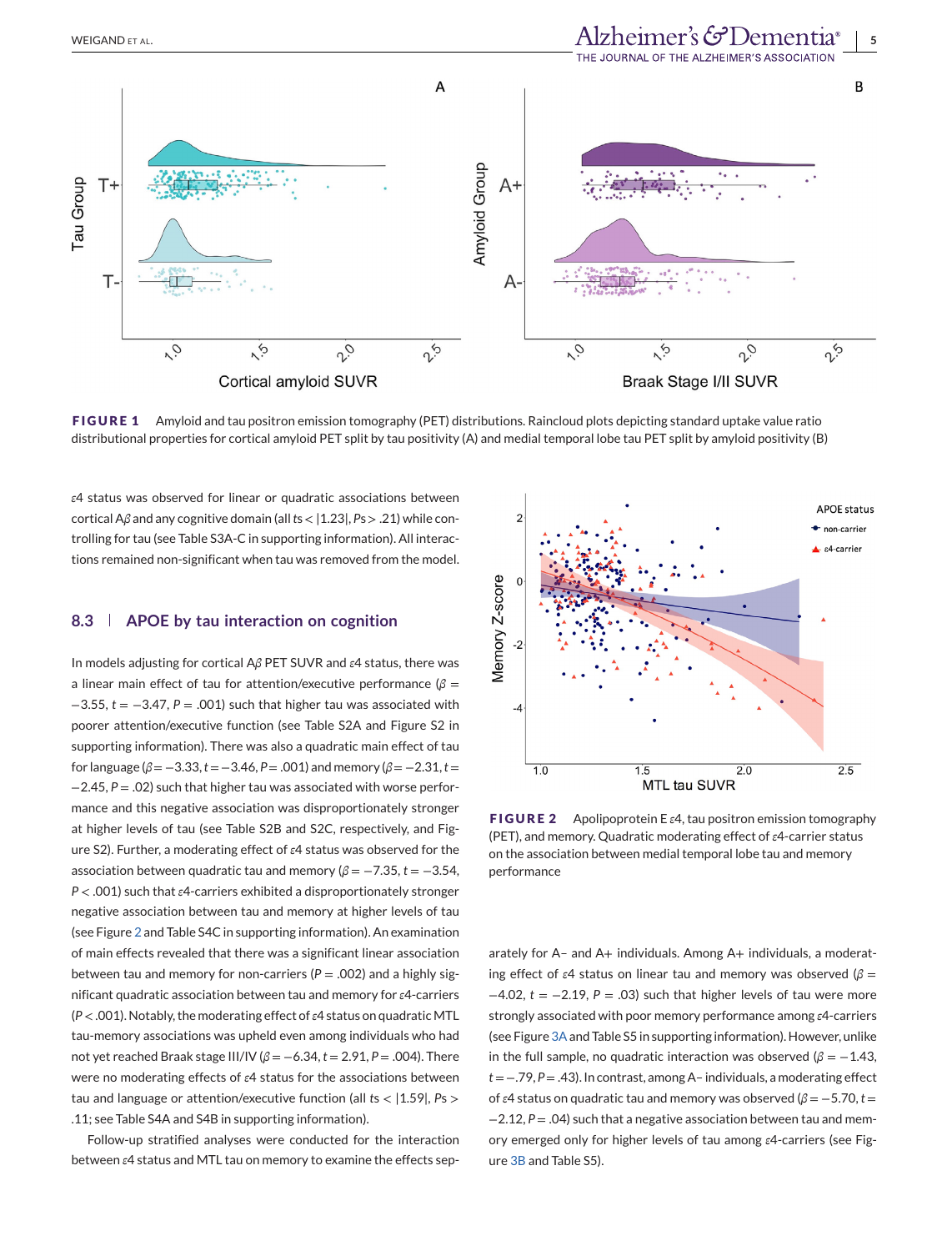<span id="page-5-0"></span>



**FIGURE 3** Apolipoprotein E (APOE) *ε*4, tau positron emission tomography (PET), and memory stratified by amyloid beta (A*β*) positivity. A, Linear moderating effect of *ε*4-carrier status on the association between medial temporal lobe tau and memory performance among A*β*-positive individuals. B, Quadratic moderating effect of *ε*4-carrier status on the association between medial temporal lobe tau and memory performance among A*β*-negative individuals

# **9 DISCUSSION**

Moderating effects of *ε*4 status on the association between AD PET biomarkers and cognition were observed only for tau–memory associations, such that higher levels of tau were more strongly associated with poorer memory among *ε*4 carriers, and this effect was disproportionately strong at higher levels of tau. Notably, this interaction was observed independently of A*β* as measured either on a continuous scale or via a threshold method. Further, independently of A*β* and *ε*4 status, tau was negatively associated with both language and attention/executive performance. In contrast, when adjusting for tau, no main effects of A*β* or moderating effects of *ε*4 status on cognition were observed. Although main effects of A*β* on attention/executive function and memory were observed when tau was removed from the model, the fact that these associations were absent when tau was included in the model indicates that tau accounts for a significant portion of the amyloid-cognition associations. Overall, these findings suggest that tau interacts with APOE *ε*4 independently of A*β* to exert negative influences on cognition, warranting a primary role for tau within the preclinical AD framework.[32,33](#page-8-0)

There is accumulating evidence in support of a continuum hypothesis in which tau pathology accumulates in the brainstem and propagates to transentorhinal cortex independently of and—importantly prior to A*β*. [34-37](#page-8-0) Further, tau PET has consistently been linked to neurodegenerative processes and cognitive dysfunction, with effects strengthened in the presence of pathologic A*β* yet persisting even in its absence.[38-41](#page-8-0) Accordingly, research on A*β*-independent mechanisms of pathologic tau formation, propagation, and neurodegenerative consequences are warranted, including the interaction between tau and APOE *ε*4 genotype. Such research may have important implications for updated nosology regarding the pathogenesis of AD and for novel treatment targets in AD-related clinical trials.

A recent study using a transgenic mouse model of tauopathy with APOE allelic differences assessed their combined effects on neurodegeneration.[7](#page-7-0) Results indicated that, independent of A*β*, *ε*4 genotype exacerbated the association between tau pathology and neurodegeneration, and a follow-up study has demonstrated that this neurodegeneration occurs primarily through enhanced microglial activation.[8](#page-7-0) Our findings of a moderating effect of APOE *ε*4 status on tau and memory associations independent of A*β*, which persists among A– individuals, provides converging translational evidence for A*β*-independent interactions of tau pathology and APOE.

The mechanisms by which APOE *ε*4 exerts its deleterious effects are incompletely understood, although both A*β*-dependent and independent avenues have been explored. In addition to its role in the aggregation and clearance of A*β*, APOE has been implicated in neuroinflammatory processes, cerebrovascular alterations, and synaptic plasticity, $11$  but its effects on tau pathology remain unclear. Evidence suggests that misfolding and aggregation of tau may be directly influenced by APOE-relevant processes. $13$  Further, mouse models of tauopathy expressing different APOE genotypes demonstrated that *ε*4 knock-in mice had, in addition to higher tau levels, higher microglial reactivity and tumor necrosis factor alpha (TNF- $\alpha$ ) secretion.<sup>[7,8,11](#page-7-0)</sup> Thus, our findings may reflect APOE-moderated neuroinflammatory processes exacerbating tau-mediated neurodegeneration, resulting in the observed associations with cognition.

Given findings that APOE regulates clearance of A*β*, [42,43](#page-8-0) one may speculate its involvement in the clearance of tau as well. Although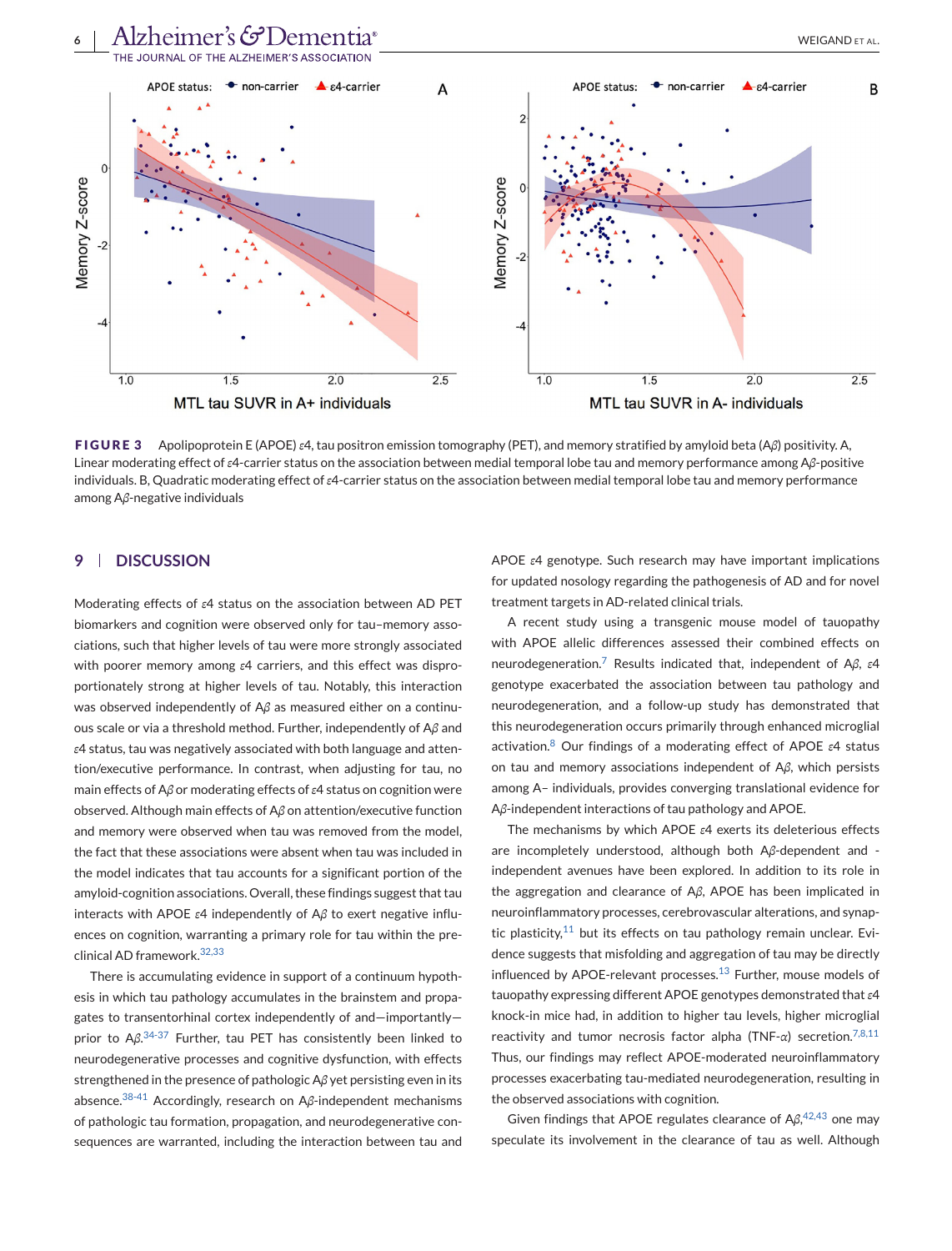WEIGAND ET AL. *Alzheimer's*  $G$ Dementia<sup>®</sup> | 7 THE JOURNAL OF THE ALZHEIMER'S ASSOCIATION

pathologic tau aggregates intraneuronally to form large fibrillar tangles, smaller soluble oligomers exist both intra- and extra-cellularly. These toxic oligomeric tau species spread through neighboring cells in a transsynaptic process to seed intraneuronal tangles,  $44$  and they may exacerbate inflammatory processes $45$  as well as inhibit postsynaptic proteins, reduce gliotransmitter release, and impair memory independently of A*β*. [12,46](#page-7-0) Reduced clearance of these tau oligomers in *ε*4-carriers may potentiate these negative effects, resulting in the observed strengthened associations between tau and memory among *ε*4-carriers.

Notably, the interaction between tau PET and *ε*4 status was only significant within the memory domain. Several studies have noted increased atrophy,  $47,48$  tau PET uptake,  $9$  and bioenergetic changes  $49$ specifically within the MTL in the presence of the *ε*4 allele. Importantly, we examined the effect of Braak stage I/II (ie, MTL) tau on cognition given the importance of this region early in the AD pathologic continuum. As the primary substrate of memory, MTL tau is most likely to have an effect on this domain, particularly within the CN and MCI individuals sampled in the current study.

When stratifying the tau–memory associations based on A*β* positivity, differential patterns of *ε*4 moderation were observed. Among A– individuals, *ε*4-carriers exhibited a quadratic effect such that a negative association between tau and memory emerged only at higher levels of tau. In contrast, among A+ individuals, a linear interaction was observed such that the negative association between all levels of tau and memory was stronger in *ε*4 carriers. Importantly, the moderating effect of *ε*4 status among A– individuals appears to primarily be driven by a small group of individuals with high levels of tau, and therefore this interaction should be interpreted with caution. However, it is noteworthy that these specific *ε*4+/A– individuals with high tau did not represent a subthreshold amyloid group, as their average amyloid level (.98) was well below the average for the entire *ε*4+/A– group (1.05) and certainly lower than the A*β* positivity threshold of 1.14.

It is conceivable that, in the context of high A*β*, tau is associated with poorer memory even at relatively lower tau levels because the combined effects of A*β* and *ε*4 status on neuroinflammatory processes lower the threshold such that less tau is needed to initiate neurodegeneration and cognitive dysfunction. Instead, when A*β* levels fall below the positivity threshold, a higher amount of tau in combination with *ε*4-associated processes may be needed to exert a negative effect on memory, explaining the observed quadratic effect among A– individuals. Given the quadratic nature of the interaction such that effects on memory were most prominent at higher levels of MTL tau, analyses were re-run among only individuals negative for Braak stage III/IV; the *ε*4 interaction on quadratic MTL tau-memory associations was retained, suggesting that the strengthened effect for high MTL tau is not driven by individuals who have reached Braak stage III/IV.

We conducted sensitivity analyses stratified by diagnostic group (eg, CN and MCI). Notably, no main effects of tau PET on cognition were retained within the control group, although quadratic effects at *P* < .10 were observed for language and memory. Further, linear effects of tau PET were significant within the MCI group for these domains.

Amyloid PET was not significant for any cognitive domain for either CN or MCI groups, although there was a linear effect at *P* < .10 for memory among MCI participants. These stratified effects indicate that tau PET may impact cognition in different ways between CN and MCI groups. Individuals with MCI may exhibit a linear association between tau PET and cognition such that cognition is equally impacted at all levels of tau PET due to the more advanced clinical stage of this group, similar to effects observed in A+ individuals. In contrast, CN individuals follow a quadratic pattern in which tau PET is more strongly associated with cognition at higher levels of tau, as observed in A– individuals.

The primary strength of this study was the investigation of the moderating effects of APOE *ε*4 on both A*β* and tau PET independently of the other, resulting in the novel finding that the quadratic association between tau PET and memory was retained in *ε*4 carriers even among A– individuals. Further, assessing multiple cognitive domains broadened the scope of investigation beyond memory to demonstrate robust main effects of MTL tau on language and attention/executive function independent of A*β* level. However, generalizability is limited given that this study was conducted in a racially/ethnically homogeneous, clinic-based sample with few medical comorbidities. Replication of these findings in a more representative sample will better inform the range of pathologic and associated cognitive changes in AD. Further, the limited sampling of cognitive domains with the few existing tests within ADNI warrants replication of our findings in a dataset with a more robust and comprehensive neuropsychological battery. Additionally, extending analyses to other regions of tau deposition and other pathologies such as TDP-43 and cerebrovascular changes will provide more insight into the possible polypathologic nature of AD and the widespread influence of APOE genotypic variations on disease expression.

Our findings suggest that APOE may exert deleterious effects on cognition through specific interactions with tau pathology and that these effects may occur independently of and prior to the amyloidosis of AD. This relationship has important implications for models of AD pathogenesis by supporting an A*β*-independent role of APOE and tau during the preclinical period of AD and warranting a targeted approach toward early stage tau pathology in clinical trials for AD.

#### **ACKNOWLEDGMENTS**

The authors would like to acknowledge the valuable consultation from Dr. Susan Landau and Dr. Anne Maass regarding methods for SUVR threshold derivation. We also thank Aidan Bindoff for his suggestion of the package::function sjPlot::tab\_model for the calculation gestion of the package::function sjPlot::tab\_model for the calculation<br>of standardized regression coefficients and seamless integration of model parameters into a table format. We are also grateful to ADNI study investigators and participants for providing the data used in this manuscript, and would especially like to thanks all individuals at the University of California, Berkeley who processed and made available the PET data used in this manuscript. Last, we would like to thank medRXiv for posting the preprint of this manuscript and AlzForum for covering the preprint at [https://www.alzforum.org/news/research](https://www.alzforum.org/news/research-news/apoe4-and-tau-alzheimers-worse-we-thought-especially-women#comment-form)[news/apoe4-and-tau-alzheimers-worse-we-thought-especially-wom](https://www.alzforum.org/news/research-news/apoe4-and-tau-alzheimers-worse-we-thought-especially-women#comment-form) [en#comment-form.](https://www.alzforum.org/news/research-news/apoe4-and-tau-alzheimers-worse-we-thought-especially-women#comment-form)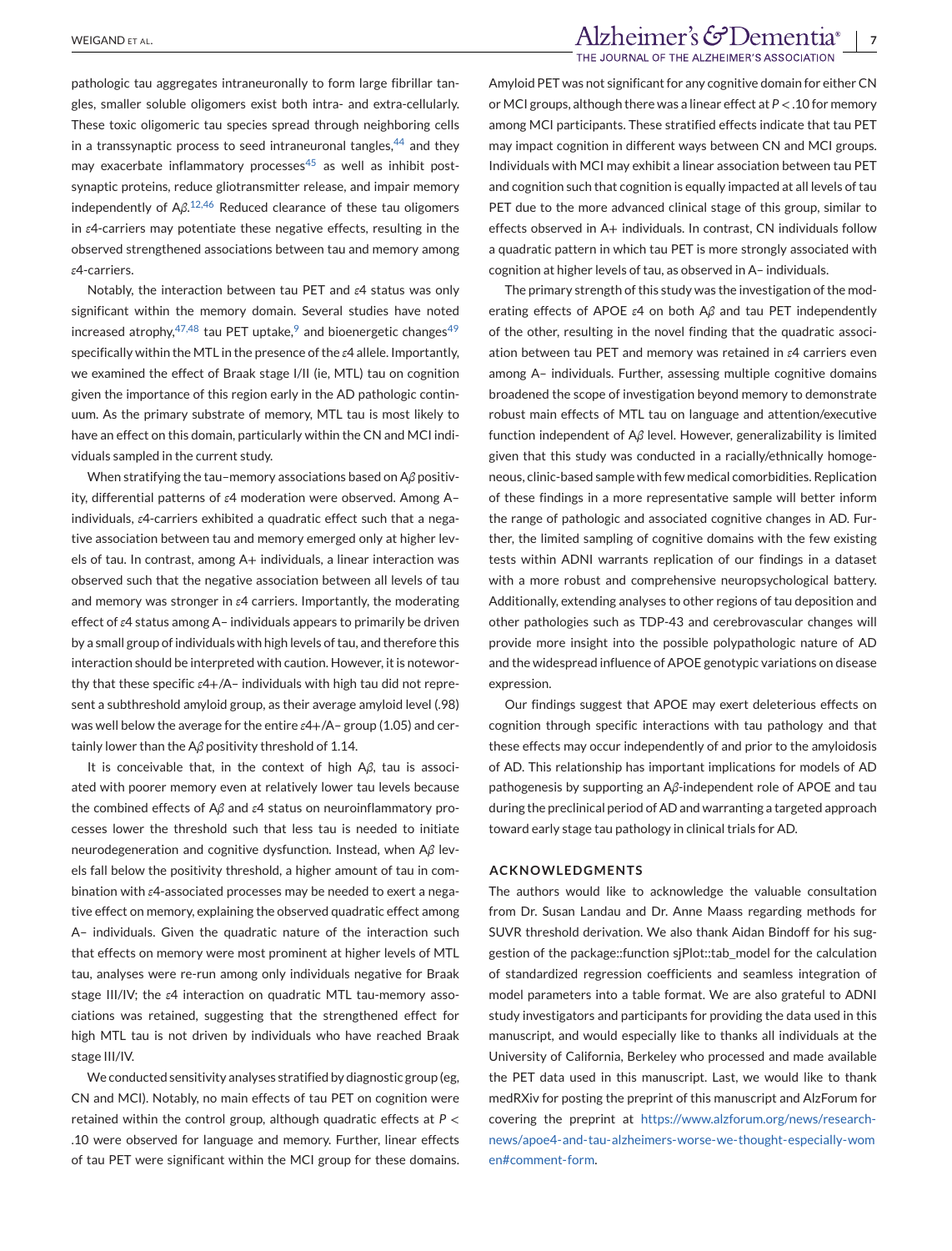<span id="page-7-0"></span>**Alzheimer's & Dementia**<sup>®</sup>

JOURNAL OF THE ALZHEIMER'S ASSOCIATION

#### **CONFLICTS OF INTEREST**

Ms. Weigand, Dr. Thomas, Dr. Bangen, Dr. Eglit, Dr. Delano-Wood, Dr. Gilbert, and Dr. Brickman report no competing interests. Dr. Bondi receives royalties from Oxford University Press and serves as a consultant for Eisai, Novartis, and Roche Pharmaceutical companies.

#### **FUNDING INFORMATION**

This work was supported by NSF fellowship DGE-1650112 (A.J.W.), NIH grants (R01 AG049810 and R01 AG054049 to M.W.B.), and VA Clinical Science Research & Development grants (Merit Award 1I01CX001842 to K.J.B. and Career Development Award-2 1K2CZ001865 to K.R.T). Data collection and sharing for this project was funded by the Alzheimer's Disease Neuroimaging Initiative (ADNI; National Institutes of Health Grant U01 AG024904) and DOD ADNI (Department of Defense award number W81XWH-12-2-0012). ADNI is funded by the National Institute on Aging, the National Institute of Biomedical Imaging and Bioengineering, and through generous contributions from the following: AbbVie; Alzheimer's Association; Alzheimer's Drug Discovery Foundation; Araclon Biotech; BioClinica, Inc.; Biogen; Bristol-Myers Squibb Company; CereSpir, Inc.; Cogstate; Eisai Inc.; Elan Pharmaceuticals, Inc.; Eli Lilly and Company; EuroImmun; F. Hoffmann-La Roche Ltd and its affiliated company Genentech, Inc.; Fujirebio; GE Healthcare; IXICO Ltd.; Janssen Alzheimer Immunotherapy Research & Development, LLC; Johnson & Johnson Pharmaceutical Research & Development LLC; Lumosity; Lundbeck; Merck & Co., Inc.; Meso Scale Diagnostics, LLC; NeuroRx Research; Neurotrack Technologies; Novartis Pharmaceuticals Corporation; Pfizer Inc.; Piramal Imaging; Servier; Takeda Pharmaceutical Company; and Transition Therapeutics. The Canadian Institutes of Health Research is providing funds to support ADNI clinical sites in Canada. Private sector contributions are facilitated by the Foundation for the National Institutes of Health [\(www.fnih.org\)](http://www.fnih.org). The grantee organization is the Northern California Institute for Research and Education, and the study is coordinated by the Alzheimer's Therapeutic Research Institute at the University of Southern California. ADNI data are disseminated by the Laboratory for Neuro Imaging at the University of Southern California.

#### **REFERENCES**

- 1. Corders EH, Saunders EM, Strittmatter WJ, et al. Gene dose of apolipoprotein E type 4 allele and the risk of Alzheimer's disease in late-onset families. *Science*. 1993;261(5123):921-923.
- 2. Hersi M, Irvine B, Gupta P, Gomes J, Birkett N, Krewski D. Risk factors associated with the onset and progression of Alzheimer's disease: a systematic review of the evidence. *Neurotoxicology*. 2017;61:143-187.
- 3. Kanekiyo T, Xu H, Bu G. ApoE and A*β* in Alzheimer's disease: accidental encounters or partners?. *Neuron*. 2014;81(4):740-754.
- 4. Zhao N, Liu CC, Qiao W, Bu G. Apolipoprotein E, receptors, and modulation of Alzheimer's disease. *Biol Psychiatry*. 2018;83(4):347-357.
- 5. Lim YY, Mormino EC; Alzheimer's Disease Neuroimaging Initiative. *APOE*genotype and early *β*-amyloid accumulation in older adults without dementia. *Neurology*. 2017;89(10):1028-1034.
- 6. Ossenkoppele R, Jansen WJ, Rabinovici GD, et al. Prevalence of amyloid PET positivity in dementia syndromes: a meta-analysis. *JAMA*. 2015;313(19):1939-1949.
- 7. Shi Y, Yamada K, Liddelow SA, et al. ApoE4 markedly exacerbates taumediated neurodegeneration in a mouse model of tauopathy. *Nature*. 2017;549(7673):523-527.
- 8. Shi Y, Manis M, Long J, et al. Microglia drive APOE-dependent neurodegeneration in a tauopathy mouse model. *J Exp Med*. 2019;216(11):2546-2561.
- 9. Therriault J, Benedet AL, Pascoal TA, et al. Association of apolipoprotein E *ε*4 with medial temporal tau independent of amyloid-*β*. *JAMA Neurol*. 2020;77(4):470-479.
- 10. Domingues C, da Cruz E Silva OAB, Henriques AG. Impact of cytokines and chemokines on Alzheimer's disease neuropathological hallmarks. *Curr Alzheimer Res*. 2017;14(8):870-882.
- 11. Liao F, Yoon H, Kim J. Apolipoprotein E metabolism and functions in brain and its role in Alzheimer's disease. *Curr Opin Lipidol*. 2017;28(1):60-67.
- 12. Piacentini R, Li Puma DD, Mainardi M, et al. Reduced gliotransmitter release from astrocytes mediates tau-induced synaptic dysfunction in cultured hippocampal neurons. *Glia*. 2017;65(8):1302-1316.
- 13. Wolf AB, Valla J, Bu G, et al. Apolipoprotein E as a *β*-amyloidindependent factor in Alzheimer's disease. *Alzheimers Res Ther*. 2013;5(5):38.
- 14. Pascoal TA, Mathotaarachchi S, Mohades S, et al. Amyloid-*β* and hyperphosphorylated tau synergy drives metabolic decline in preclinical Alzheimer's disease. *Mol Psychiatry*. 2017;22(2):306-311.
- 15. Hanseeuw BJ, Betensky RA, Jacobs HIL, et al. Association of amyloid and tau with cognition in preclinical Alzheimer disease: a longitudinal study. *JAMA Neurol*. 2019;76(8):915-924.
- 16. Toledo JB, Da X, Weiner MW, et al. CSF Apo-E levels associate with cognitive decline and MRI changes. *Acta Neuropathol*. 2014;127(5):621-632.
- 17. Oxtoby NP, Young AL, Cash DM, et al. Data-driven models of dominantly-inherited Alzheimer's disease progression. *Brain*. 2018;141(5):1529-1544.
- 18. Landau S, Jagust W. Florbetapir processing methods. [http://adni.loni.](http://adni.loni.usc.edu/) [usc.edu/.](http://adni.loni.usc.edu/) Published December 3, 2015.
- 19. Landau S, Jagust W. Flortaucipir (AV-1451) processing methods. [http:](http://adni.loni.usc.edu/) [//adni.loni.usc.edu/.](http://adni.loni.usc.edu/) Published March 2, 2016.
- 20. Landau SM, Mintun MA, Joshi AD, et al. Amyloid deposition, hypometabolism, and longitudinal cognitive decline. *Ann Neurol*. 2012;72(4):578-586.
- 21. Maass A, Landau S, Baker SL, et al. Comparison of multiple tau-PET measures as biomarkers in aging and Alzheimer's disease. *Neuroimage*. 2017;157:448-463.
- 22. Baker SL, Maass A, Jagust WJ. Considerations and code for partial volume correcting [18F]-AV-1451 tau PET data. *Data Brief*. 2017;15:648- 657.
- 23. Jack CR Jr, Wiste HJ, Therneau TM, et al. Associations of amyloid, tau, and neurodegeneration biomarker profiles with rates of memory decline among individuals without dementia. *JAMA*. 2019;321(23):2316-2325.
- 24. Mishra S, Gordon BA, Su Y, et al. AV-1451 PET imaging of tau pathology in preclinical Alzheimer disease: defining a summary measure. *Neuroimage*. 2017;161:171-178.
- 25. Wang L, Benzinger TL, Su Y, et al. Evaluation of tau imaging in staging Alzheimer disease and revealing interactions between *β*-amyloid and tauopathy. *JAMA Neurol*. 2016;73(9):1070-1077.
- 26. Schöll M, Lockhart SN, Schonhaut DR, et al. PET imaging of tau deposition in the aging human brain. *Neuron*. 2016;89(5):971-982.
- 27. Weigand AJ, Bangen KJ, Thomas KR, et al. Is tau in the absence of amyloid on the Alzheimer's continuum?: a study of discordant PET positivity. *Brain Commun*. 2020;2(1):fcz046.